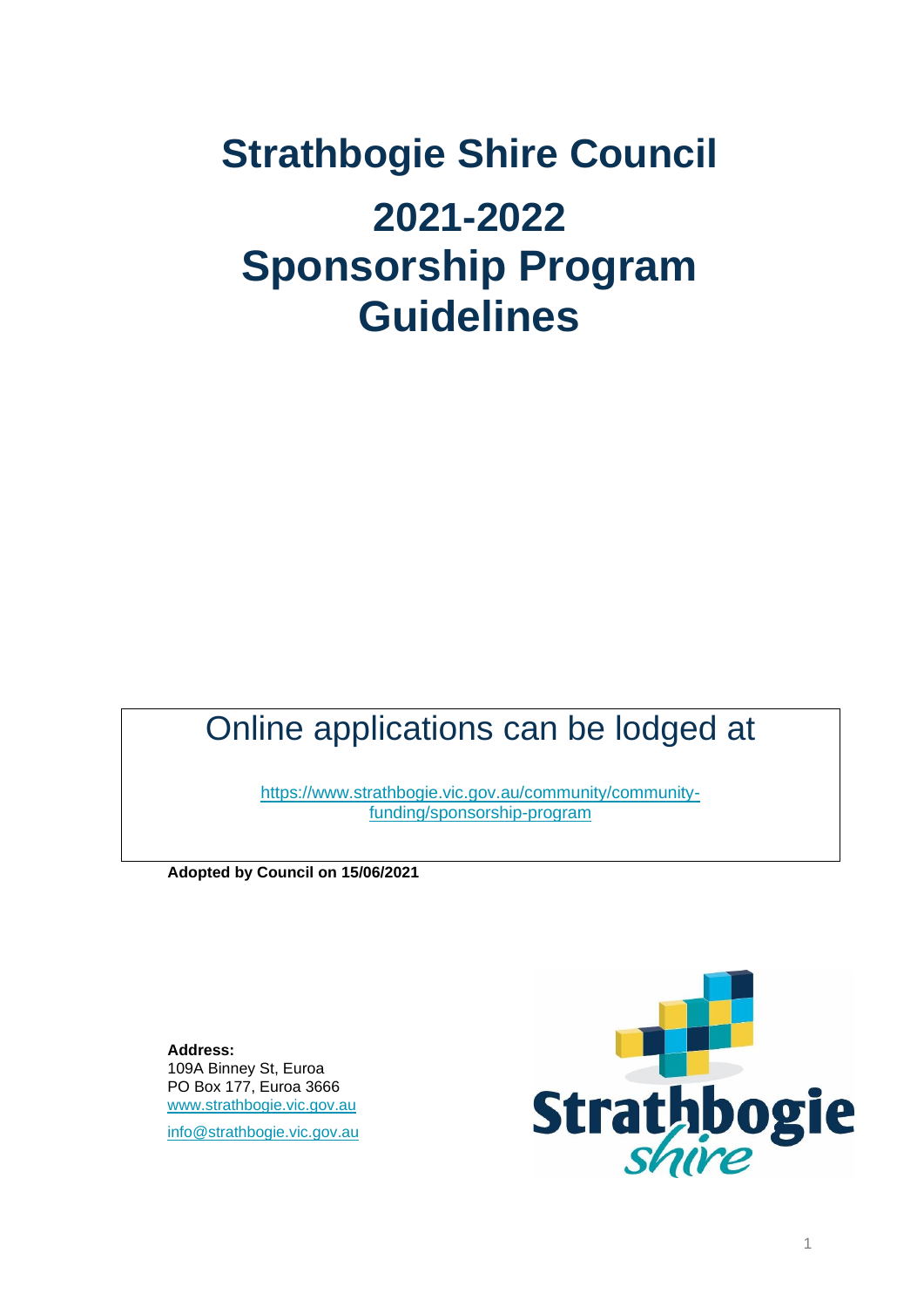# **Contents**

If you are unsure about any information outlined in these Guidelines or would like to discuss your application further, please contact a member of the Tourism and Community Services Team on 5795 0000 or by emailing [info@strathbogie.vic.gov.au](mailto:info@strathbogie.vic.gov.au)

<span id="page-1-0"></span>*IMPORTANT THINGS YOU NEED TO KNOW BEFORE YOU START*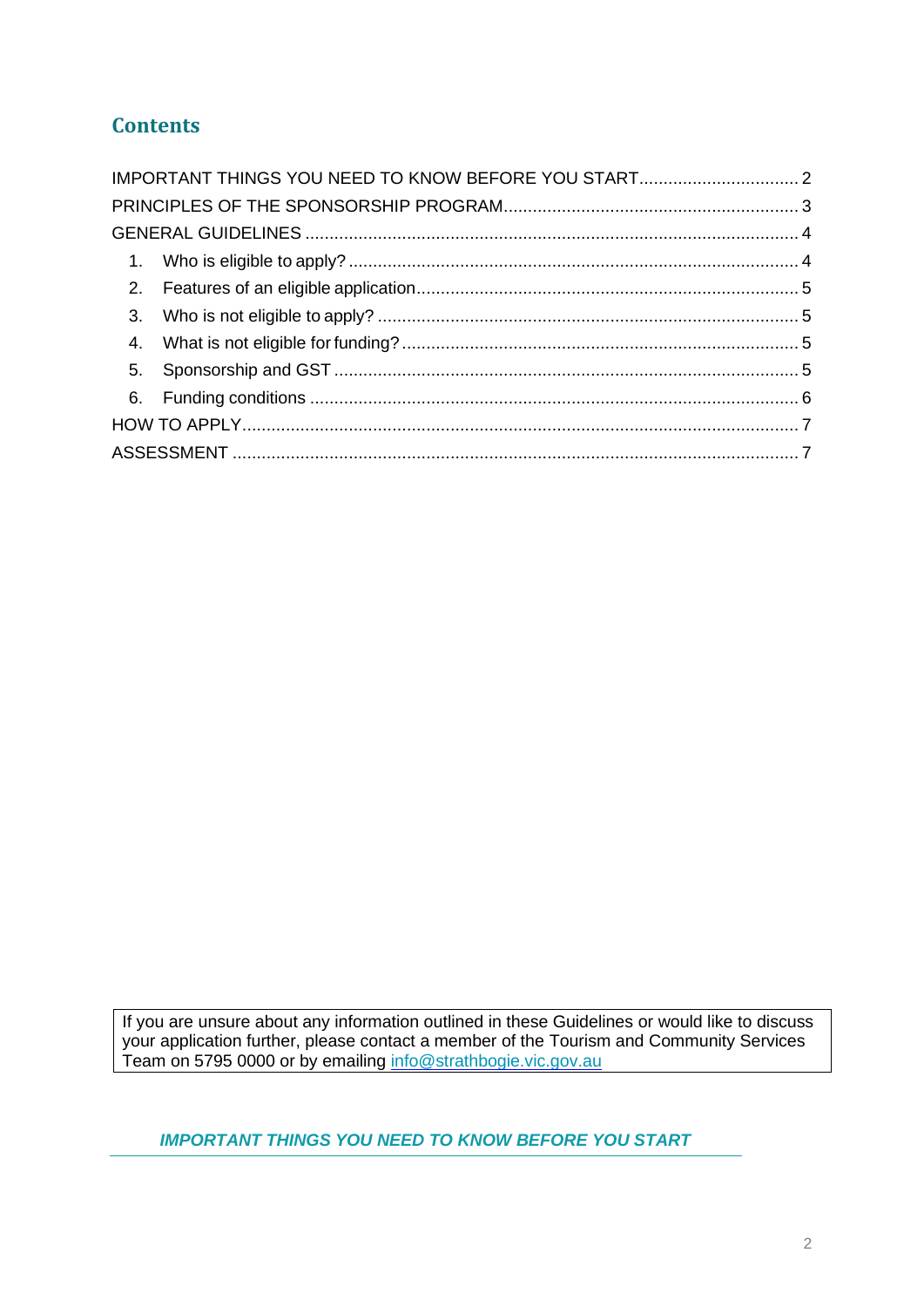- Read the Guidelines carefully. It is important to have a full understanding of the Guidelines before you start completing the online application.
- The term '**event'** is used throughout this document. Event means any activity, project, initiative or program that you are seeking funds for.
- **It is a condition of application that you discuss your proposed event with a member of the Tourism and Community Services Team.** This will help to:
	- o Check your group is eligible for funding.
	- o Check your event is eligible to be funded and that you have successfully completed the *Event Application Part A*.
	- o Clarify any queries you may have about the guidelines and online application process.
- Final decision regarding sponsorship applications is determined at monthly Council meetings. All requests for sponsorship need to be submitted before 12pm on the last Monday of the month in order to be considered at the following monthly Council meeting.
- The amount of funds awarded will be dependent on the number and quality of applications. Please note: you may not receive the full amount of funds that you have requested.
- Applicants are required to contribute towards the implementation of their event; this may include cash or in kind contributions or a combination of both. There is no minimum contribution required however evidence of the contribution must be provided.
- Council will require evidence of appropriate Public Liability Insurance prior to the receipt of funds. The preferred minimum coverage is to be \$20,000,000 or other amount to the satisfaction of Council**.**
- Applications can only be received from incorporated groups. If your group is not incorporated, you will need to seek out an incorporated group or a Community Planning Reference Group (also known as Community Action Group) who is willing to auspice (endorse) your application.
- If your group is submitting an application for sponsorship you may also agree to act as auspicing group for another non-incorporated group.
- If your group has received Community Grants or Sponsorship Funding previously you will need to complete any outstanding acquittal requirements before being eligible to reapply for Sponsorship Funding.
- These guidelines will apply to sponsorship requests of and above \$1,000 and up to \$5,000.
- Requests for amounts over \$5,000 and up to \$10,000 will only be considered based on the economic benefit that the event can deliver to Strathbogie Shire.
- <span id="page-2-0"></span>• Any questions regarding acquittal requirements can be directed to the Tourism and Community Services Team on 5795 0000.

#### *PRINCIPLES OF THE SPONSORSHIP PROGRAM*

An annual program of events within a Shire adds significantly to the social health of the community, assists to raise awareness of the destination to identified markets, provides yield and yield dispersal to a broad range of local businesses and directly assists to increase the average length of stay of visitors.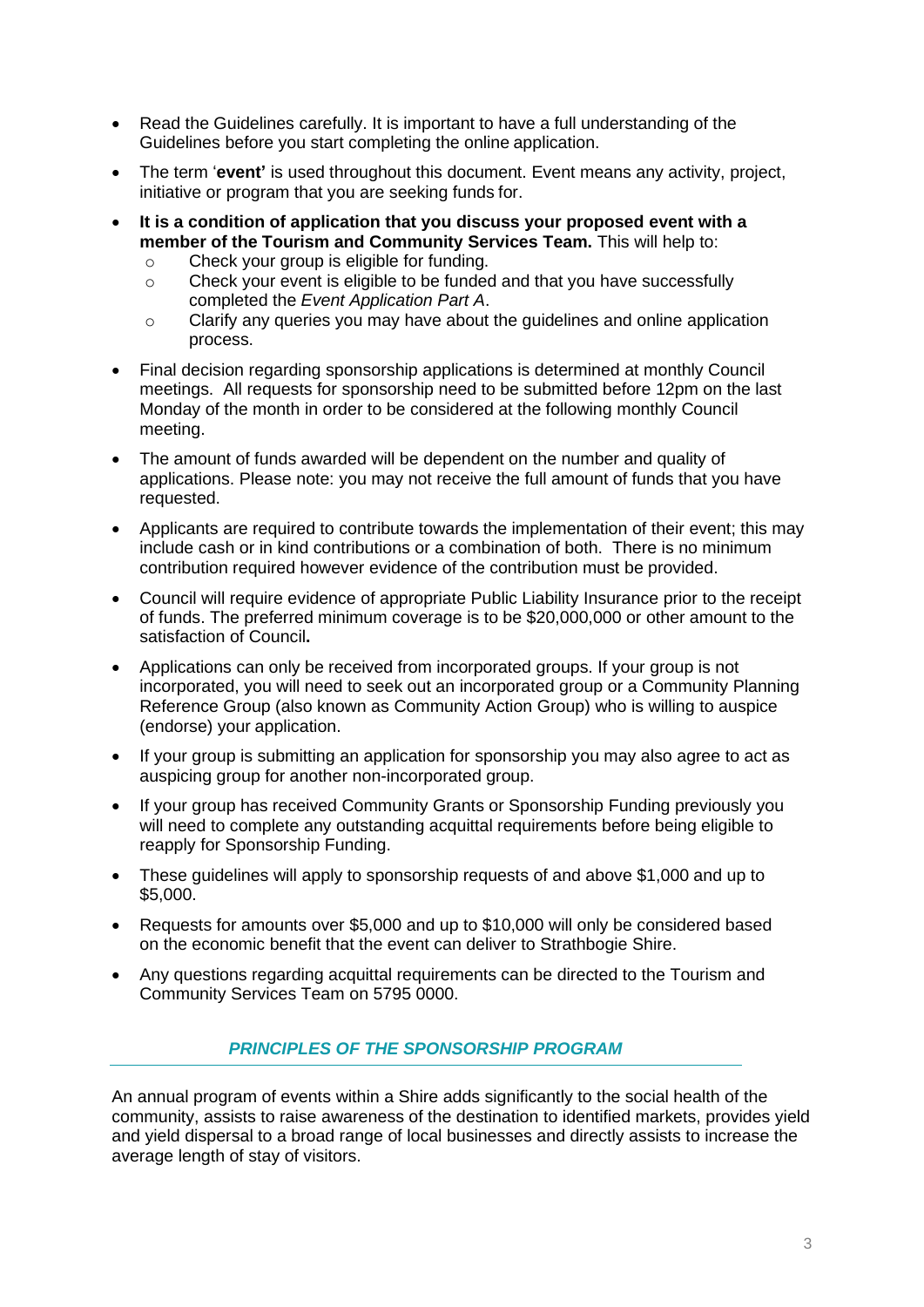Opportunities to attract or develop an event to a level of regional and state significance could be supported by Strathbogie Shire Council relevant to available resources.

In partnership with community groups and event organisers. Strathbogie Shire Council is committed to ensuring that our municipality continues to develop as a thriving destination and Council aims to provide appropriate support for groups undertaking the development and delivery of events where possible.

The Sponsorship Program provides an opportunity for groups to undertake events that complement the focus areas identified as priorities for the Strathbogie Shire Council.

Applications are sought for events that:

- **1.** Promote community engagement and participation.
- **2.** Support gender equality and social inclusion and improve accessibility.
- **3.** Contribute to building healthy and vibrant communities.
- **4.** Increase economic development, tourism and the visitor economy

It is recommended that your event should directly relate to a strategic goal that is specified in one or more of the following documents:

- Strathbogie Shire Council Plan 2017-2021 click [HERE](http://www.strathbogie.vic.gov.au/images/Plans_policies_Strategies_reports/2017-2021%20SS%20Council%20Plan_%20Adopted.pdf)
- Strathbogie Shire Council Livability Plan 2017-2021 click [HERE](http://www.strathbogie.vic.gov.au/images/Documents/Liveability_Plan_A4_Booklet_LR_web.pdf)
- Strathbogie Shire Arts & Culture Strategy 2019-2023 click [HERE](https://www.strathbogie.vic.gov.au/images/Plans_policies_Strategies_reports/2019%20-%202023%20Arts%20%20Culture%20Strategy.pdf)
- Strathbogie Shire Waste Wise Events Guide click [HERE](https://www.strathbogie.vic.gov.au/images/Events/SS%20WW%20Event%20R9.pdf)
- A Community Plan developed by the Community Planning Reference Group in your community - click [HERE](http://www.strathbogie.vic.gov.au/community/community-funding/community-planning-program)
- Acknowledgement and Publicity Guidelines Click [HERE](https://www.strathbogie.vic.gov.au/images/M_images/Guidelines-Acknowledgement-and-Publicity.pdf)
- <span id="page-3-0"></span>• Any other relevant plan that you may identify (please specify)

#### *GENERAL GUIDELINES*

#### <span id="page-3-1"></span>**1. Who is eligible to apply?**

To be eligible for funding under the Sponsorship Program, applicants must be:

- Organisations or club that have an Australian Business Number OR
- <span id="page-3-2"></span>• An **unincorporated** not for profit community group, organisation or club that has an auspicing body that is either
	- 1. 1. an incorporated not for profit community group, organisation or club or
	- **2.** 2. a Community Planning Reference Group (also known as Community Action Group).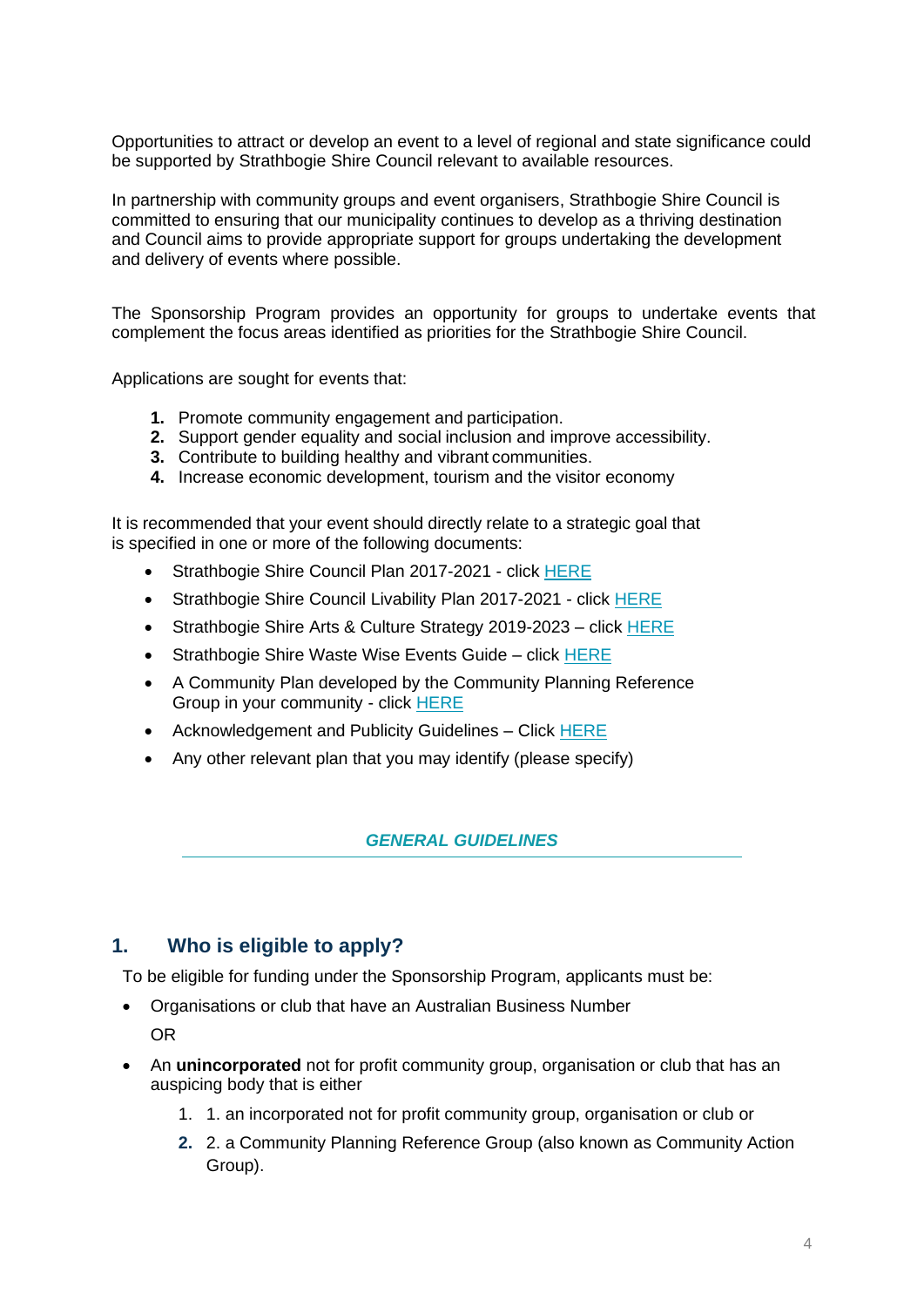### **2. Features of an eligible application**

- The event will generate positive outcomes for Strathbogie Shire residents and/or visitors.
- The applicant is able to demonstrate their own contribution to the event in the form of funds or in kind support.
- There is demonstrated support for the event from other groups within the community (such as formal partnerships, letters of support and / or a financial commitment to the event).
- The applicant is able to demonstrate sound event planning.
- The event welcomes gender equity, inclusion, access for all and cultural diversity.
- Preference is given to events based within the Strathbogie Shire municipality.

### <span id="page-4-0"></span>**3. Who is not eligible to apply?**

- An individual.
- An unincorporated not for profit community group, organisation or club without an appropriate auspicing body.
- Any group who has an overdue acquittal from a previous funding application.
- Any group already receiving other financial support from Council or where their funding and service agreement precludes access to other Council funding.
- Private, profit making organisations.

### <span id="page-4-1"></span>**4. What is not eligible for funding?**

- Applications for retrospective funding.
- Applications seeking funds to cover the cost of fundraising, prizes, alcoholic beverages and/or wages.
- Applications seeking sponsorship to attend conferences or sporting events.
- Events that are to occur primarily outside of Council's municipal boundary.
- Applications from federal or state government agencies and private profit making organisations or individuals.
- Applications that are incomplete such as: not attaching evidence of public liability insurance coverage and not attaching copies of relevant quotes.

### <span id="page-4-2"></span>**5. Sponsorship and GST**

- Where the applicant is registered for GST Council will pay the funding amount requested plus 10%. The Applicant will then remit to the Australian Tax Office (ATO).
- <span id="page-4-3"></span>If the applicant is not registered for GST, or is not auspiced by a group registered for GST, 10% will be added to GST items as part of the total funding amount.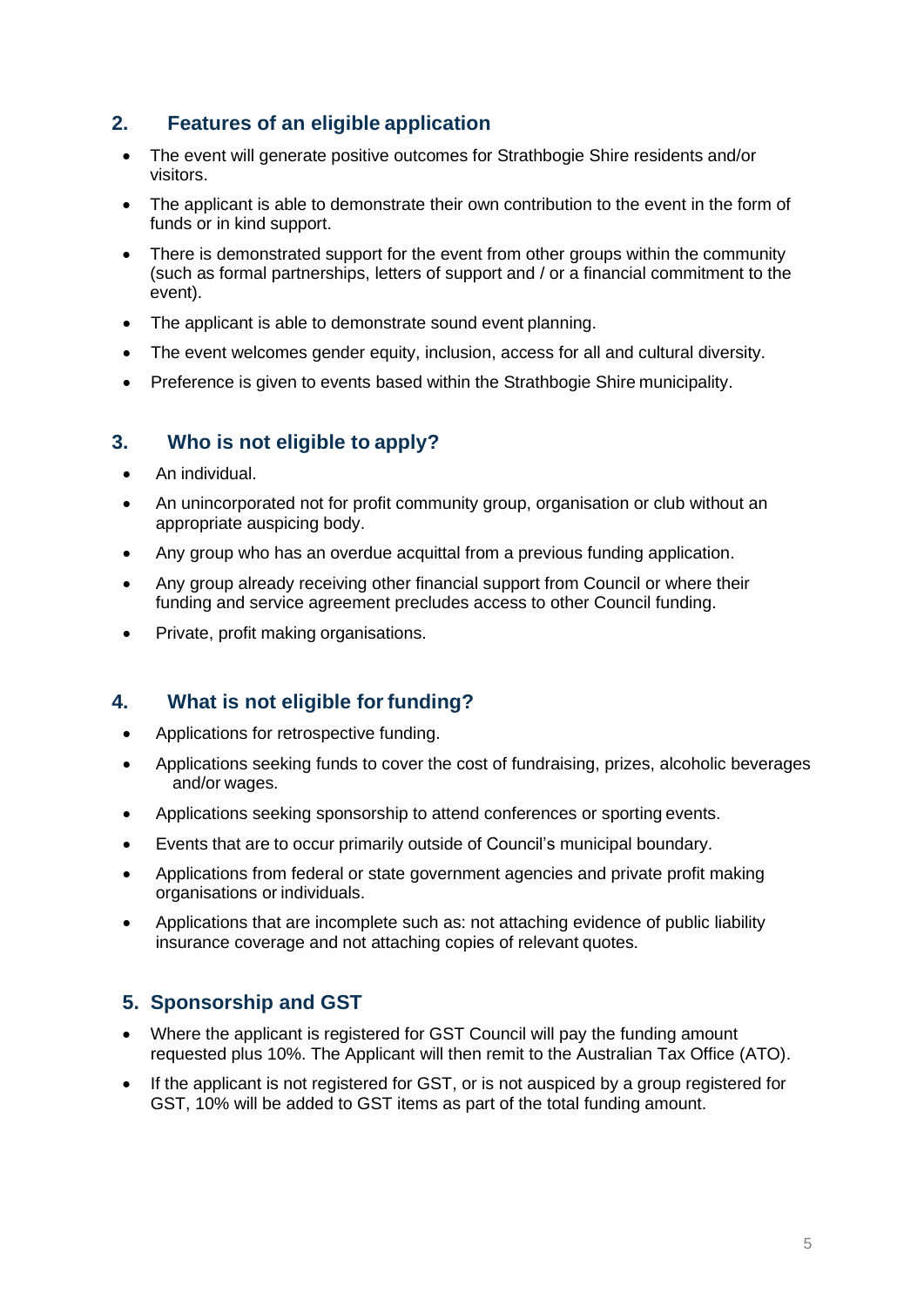## **6. Funding conditions**

Successful applicants will be required to:

- Enter into a funding agreement and adhere to the conditions of the agreement.
- Spend the sponsorship money only as stated in the original application. Approval for any proposed variation to the event must be sought in writing via the Manager Tourism and Community Services, and permission received in writing, prior to a new event or variation commencing.
- Return any unspent funds at the completion of the event or the end of the agreement unless prior approval has been obtained to expend the funds.
- Where required, complete an Event Application Part A plus Event Application Part B (if applicable) and obtain all necessary permits, compliance requirements as deemed necessary for your application.
- Adhere to the requirements of Council's Waste Wise Events Policy and the associated [Waste Wise Events Guide](https://www.strathbogie.vic.gov.au/images/Events/SS%20WW%20Event%20R9.pdf)
- Obtain all necessary approvals (E.g. Letter from land owner) and permits (building/planning or other statutory requirements) associated with your event; failure to do so will result in the event being delayed, or potentially, stopped.
- Inform Council officers of changes to key event contact details, including telephone number, email or postal address.
- Invite Council officers and Ward Councilor/s to the event as appropriate.
- Acknowledge Strathbogie Shire Council's support on all promotional material. The following wording must be incorporated in any material related to the funded project: "Supported by Strathbogie Shire Council"
- Display the Strathbogie Shire Council logo on all marketing collateral and advertisements.
- List the event with the Australian Tourism Data Warehouse ATDW (https://atdw.com.au/).
- Dispersal of a percentage of net surplus by the event organisers in order to assist community groups is seen as entirely appropriate. However, if Council has a financial interest in the event then Council feels that priority should be given to investing a percentage of net surplus into the next event in the following year, with a view to the development of a self-sustaining event.
- Complete an acquittal process and ensure any outstanding acquittals are submitted no later than **30 days after the completion date of the event** (or other date as agreed to by Council).
- The possibility of any impact that an event may have on residents, ratepayers and business sector groups is required to be addressed and appropriate liaison with same will need to be demonstrated if requested.
- An acknowledgement of Traditional Owners and/or a Welcome to Country to be given at all events receiving sponsorship from the Strathbogie Shire Council. This recognises that Victoria has a strong and proud Aboriginal history and complex ownership and land stewardship systems stretching back many thousands of years and it pays respect to the Traditional Owners.